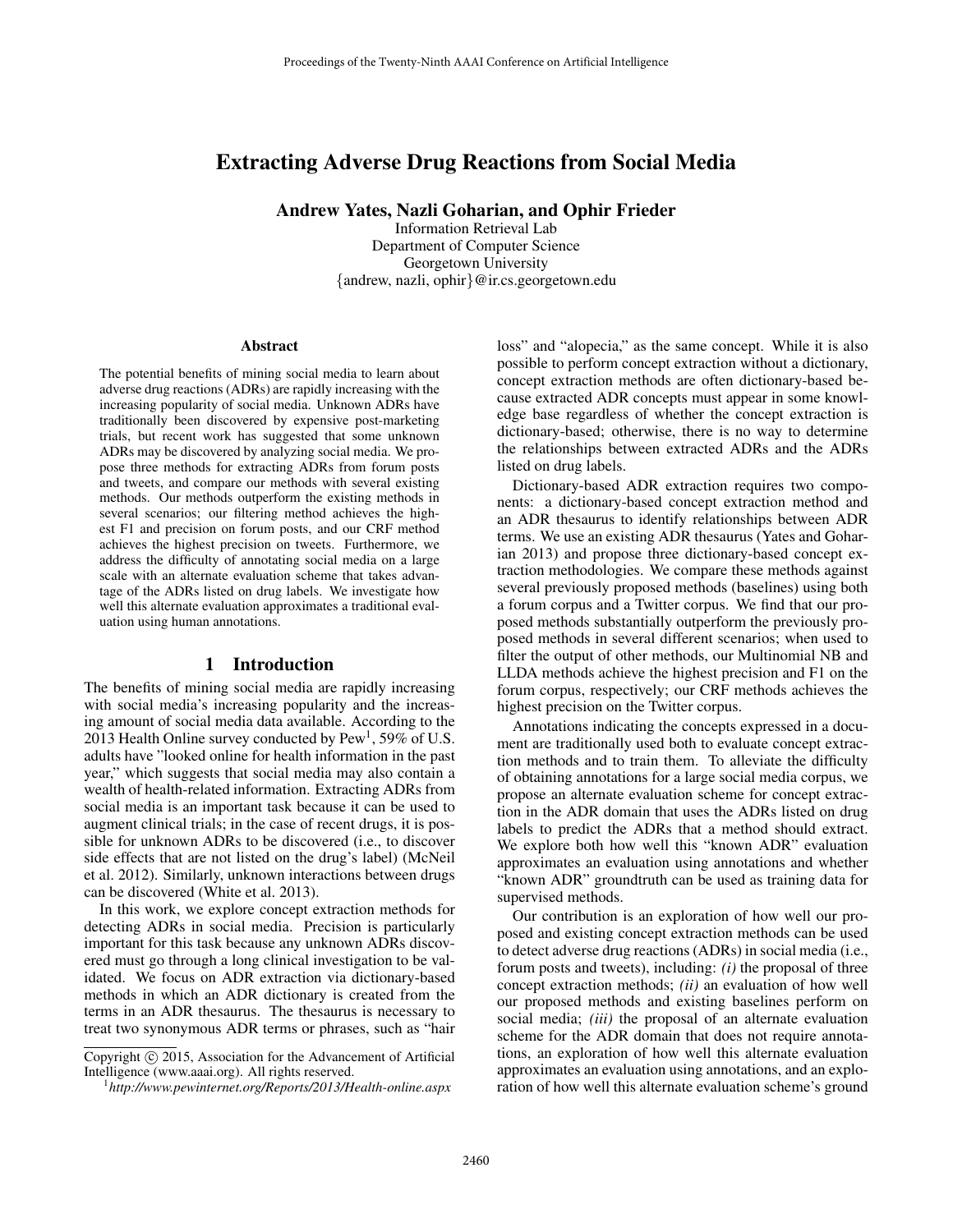truth can be used as training data for supervised methods.

# 2 Related Work

Researchers have studied concept extraction within the domains of biomedicine (Ben Abacha and Zweigenbaum 2011; Dinh and Tamine 2011; Aronson and Lang 2010) and electronic health records (Eriksson et al. 2013; Kang et al. 2012; Khare et al. 2012). Most concept extraction methods use a concept dictionary either to aid the extraction process or to map extracted concepts to known concepts. Methods that do not utilize a dictionary generally treat concepts as high-level categories (e.g., the "medical treatment" category) rather than concepts (e.g., a specific medical treatment).

MetaMap (Aronson and Lang 2010) is a concept extraction system commonly used in the biomedical domain. MetaMap maps text to concepts in the UMLS Metathesaurus (Bodenreider 2004) using a variety of information such as part-of-speech tags and generated token variants. We use MetaMap as one of our baselines by restricting the concepts it matches to those in our ADR thesaurus.

Ben Abacha and Zweigenbaum (2011) use a conditional random field (CRF) to classify phrases into the medical problem, treatment, and test categories. Chowdhury and Lavelli (2010) use a CRF with dictionary lookup features to identify when diseases are mentioned in academic paper abstracts; they classify phrases as mentioning a disease or not mentioning a disease, but they do not identify the disease concept being mentioned. Our CRF method (section 3.3) has some features in common with previously proposed CRFs, but we avoid using feature classes (e.g., orthographic features) that rely on properties of formal biomedical documents. Several methods use chunking to identify concept candidates. Rajagopal et al. (2013) identify noun and verb chunks and apply part-of-speech rules to each chunk to identify concepts; they determine the similarity between concepts by checking for shared terms and using a knowledge base. Brauer et al. (2010) use concept extraction to perform enterprise search; they compare noun phrases in documents against an enterprise ontology graph, which they use to create a document concept graph that serves as a query.

Zhou, Zhang, and Hu (2006) describe MaxMatcher, an approximate dictionary lookup method that has been used to identify biomedical concepts in academic papers (Chen et al. 2009; Dinh and Tamine 2011; Zhou, Zhang, and Hu 2006). MaxMatcher weights each term in a concept by the term's significance in respect to that concept. A score is assigned to each potential dictionary match based on the number, frequency, and the weight of the concept terms they include. MaxMatcher uses a series of rules to determine what text can be matched against a dictionary concept (e.g., a candidate must "end with a noun or a number").

Eriksson et al. (2013) describe the process of creating a Danish ADR dictionary and use it to find ADRs in health records that exactly match dictionary entries. Khare et al. (2012) find clinical concepts in clinical encounter forms using exact matching. They reduce the number of false positives by employing rules restricting the type of concepts that can be found in each type of field in the forms. Cohen (2005) uses exact matching to find biomedical concepts in

biomedical research papers. Before checking the dictionary for exact matches, Cohen uses domain-specific rules to generate variants of the term being matched. These rules, which are specific to the notation used in gene and protein names, perform normalization such as removing spaces from a term and changing Arabic numerals to Roman numerals.

Some previous work has focused specifically on extracting ADRs from social media. Leaman et al. (2010) matched an ADR dictionary against terms appearing in a bag-ofwords sliding window to extract ADRs from discussion forums; for example, the bag-of-words "achy legs restless" would match the "achy legs" and "restless legs" ADRs in the ADR thesaurus, causing both the "achy legs" and "restless legs" ADRs to be extracted. Our Sliding Window baseline is based on this method. Benton et al. (2011) used bag-ofwords sliding windows to identify terms that were significantly more likely to occur together with a window than they were to occur separately. Yates and Goharian (2013) described ADRTrace, a system for finding ADRs by matching terms against an ADR thesaurus and matching terms against ADR patterns mined from drug reviews (e.g., "pain in my leg" is matched by the pattern " $\langle X \rangle$ in my  $\langle Y \rangle$ "). We use ADRTrace as one of our baselines.

# 3 Methodology

We propose three methods for extracting ADR concepts from social media posts. Each method takes as input a training set of documents (forum posts or tweets) with ADR annotations and an ADR thesaurus; each method outputs the set of ADR concepts expressed in each document. If a method receives the document "after taking drug *X* I've noticed a loss of hair," for example, the method should extract the "hair loss" ADR.

### 3.1 Labeled LDA

Latent Dirichlet Allocation (LDA) (Blei, Ng, and Jordan 2003) is an unsupervised topic model used to associate documents with latent topics related to the terms observed in the documents. LDA chooses topics that best explain the observed terms; there is no guidance as to which topics or what type of topics should appear. Labeled LDA (LLDA) (Ramage et al. 2009) is a supervised extension to LDA that allows input documents to be labeled with topics. This allows the topics to be defined by a human rather than by LDA, which allows us to define LLDA topics as ADR concepts.

The intuition behind using LLDA for ADR extraction is that LLDA can identify terms that increase the likelihood of an ADR concept being present despite the fact that the terms are not associated in the ADR thesaurus with the ADR concept. LLDA's topics correspond to ADR concepts. For example, topic 1 might correspond to "weight gain," topic 2 might correspond to "carpal tunnel syndrome," and so on. A *no concept* topic is also included to indicate that a document contains no ADRs. This topic is intended to account for frequently occurring terms that should not be associated with an ADR topic. Each document is associated with the *no concept* topic in addition to any appropriate ADR topics (i.e., topics corresponding to the ADRs expressed in the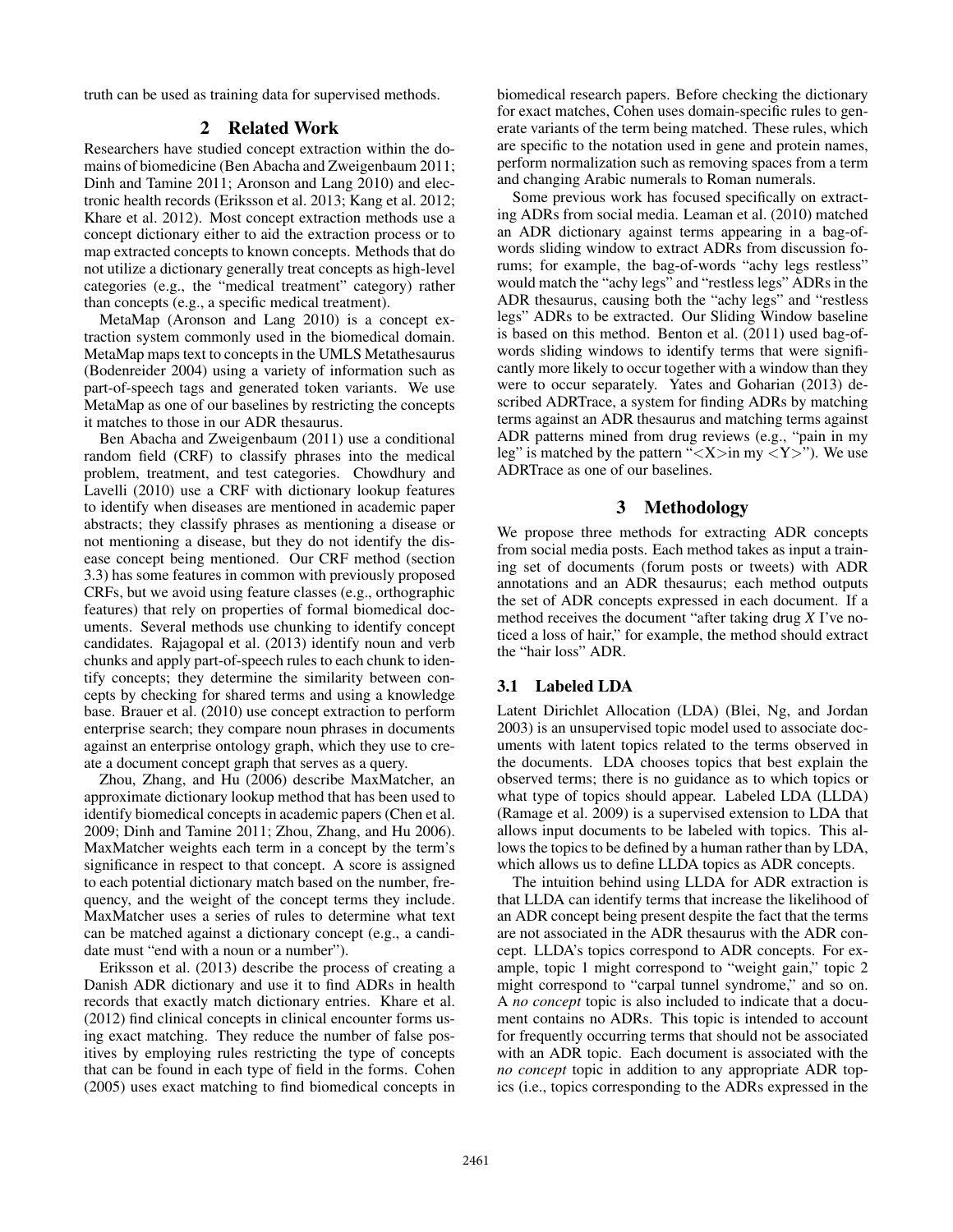document). The number of LLDA topics corresponds to the number of possible ADRs, plus one for the *no concept* topic. A subset of LLDA's documents are labeled and used as a training set. ADRs are extracted from the remaining documents by using LLDA to assign topics to documents that each correspond to an ADR concept or to the *no concept* topic. For each document, every ADR concept with a weight higher than the *no concept* topic in the document is extracted; multiple ADRs are extracted from a document if multiple ADR concepts have a higher weight than the *no concept* topic. No ADRs are extracted if the *no concept* topic is given the highest weight in the document.

# 3.2 Naïve Bayes

Naïve Bayes is a probabilistic classifier that performs document classification by computing the probability of a document belonging to a class given the document's terms; terms are assumed to be independent. This method can be used to perform ADR extraction by classifying documents as containing either "no concept" or an ADR concept (e.g., "hair loss"). We use Naïve Bayes with a multinomial model rather than a Bernoulli model, because this has been shown to have better performance on text classification tasks with a large vocabulary size (McCallum and Nigam 1998). Additive smoothing is used with  $\alpha = 1$ .

ADR mentions are often contained within small term windows, which are suitable for Naïve Bayes. Rather than using entire social media posts as documents, we treat each n-term sliding window in a social media post as a separate document. If a window contains an ADR, the window is labeled with that ADR concept; if not, the window will be labeled as *no concept*. When a window contains only part of an ADR phrase, it is labeled as *no concept*. This allows Naïve Bayes to learn that occurrence of part of an ADR phrase does not necessarily mean that the corresponding ADR concept should be extracted.

# 3.3 Conditional Random Field

A conditional random field (CRF) is a supervised discriminative probabilistic graphical model used for classification. Unlike most classifiers, CRFs consider the labels of each sample's neighbors when assigning a label to each sample. This makes CRFs well-suited to and commonly used for named entity recognition (NER) (Leaman and Gonzalez 2008). NER differs from concept extraction, however, in that its task is to identify categories (e.g., "Continent") rather than specific concepts within a category (e.g., "Antarctica"). NER labels often follow the IOBEW scheme (Leaman and Gonzalez 2008), which labels tokens with their relation to the entity (e.g., Inside or Outside the entity). Each entity must be either a single token (W) or have a Beginning and an End. We also use a simpler labeling scheme, Part (or "IO"), that labels only the tokens which are part of an ADR.

Figure 1 shows the labels assigned to two phrases using the IOBEW and Part schemes. The ADR "aching legs" in the top phrase is composed entirely of consecutive terms, so there is no difference between the schemes. The two ADRs in the bottom phrase (i.e., "achy legs" and "restless legs") are composed of non-consecutive terms; to handle

|              |          |             |                         |          | Interesting that you mentioned aching legs |          |                                           |
|--------------|----------|-------------|-------------------------|----------|--------------------------------------------|----------|-------------------------------------------|
| <b>IOBEW</b> | O        |             | ∩                       | $\Omega$ | <b>B-ADR</b>                               |          | <b>F-ADR</b>                              |
| Part         | $\Omega$ | $\Omega$    | n                       | $\Omega$ | Part                                       |          | Part                                      |
|              |          |             |                         |          |                                            |          |                                           |
|              |          |             |                         |          |                                            |          | my legs are achy and restless at bedtime. |
| <b>TOBFW</b> | $\Omega$ |             | B-ADR I-ADR I-ADR I-ADR |          | <b>F-ADR</b>                               | $\Omega$ | $\Omega$                                  |
| Part         | O        | Part O Part |                         | $\Omega$ | Part                                       |          |                                           |

Figure 1: CRF labels with the IOBEW and Part schemes.

these ADRs with the IOBEW scheme, the surrounding terms (i.e., "are" and "and") must also be labeled as part of the ADR entity. To extract ADRs with the IOBEW scheme, we treat the terms within each entity (i.e., between each *B-ADR* and *E-ADR*) as a bag of words and form all possible ADRs from those terms. To extract ADRs with the Part scheme, we treat all terms labeled *Part* as a bag of words and form all possible ADRs from those terms.

We use a first-order CRF and associate the following Boolean features with each token: (1) token itself, (2), dependency relation types that the token appears in as determined by the Stanford Parser (Klein and Manning 2003; Marneffe, Maccartney, and Manning 2006), (3) token's partof-speech tag, (4) token appearance anywhere in the ADR thesaurus, (5) tokens immediately before and after the current token, and (6) part-of-speech tags immediately before and after the current token. We do not use orthographic features (e.g., the capitalization patterns of tokens) that are commonly used in biomedical NER (Bundschus et al. 2008), as common language ADR expressions do not frequently follow any orthographic patterns. Such features are more appropriate for protein or gene names, which commonly have capital letters and hyphens. While some of our features are derived from part-of-speech tags and dependency relations, we do not rely on the presence of certain tags or relations to identify candidates. To perform part-of-speech tagging, we use the Stanford Parser on the forum corpus and the TwitIE tagger (Bontcheva et al. 2013) on the Twitter corpus.

# 3.4 Filtering

LLDA and Multinomial NB can be used as a filter for other methods to substantially increase their precision, because *(i)* they make different types of classification errors than the other methods and *(ii)* they have a low false negative rate. The CRFs and baseline methods do not meet these criteria, so their performance is poor when used as filters; for the sake of brevity, we only report results using LLDA and Multinomial NB filters. When one of these methods is used as a filter, only ADRs extracted by both a filtering method (i.e., LLDA or Multinomial NB) and another ADR extraction method are extracted (i.e., we return the intersection of the ADRs extracted by a filtering method and the ADRs extracted by another method). A filter cannot improve recall because it can only cause fewer results to be extracted, but a high recall filter can improve precision and F1 by reducing the number of false positives while introducing a minimal number of false negatives.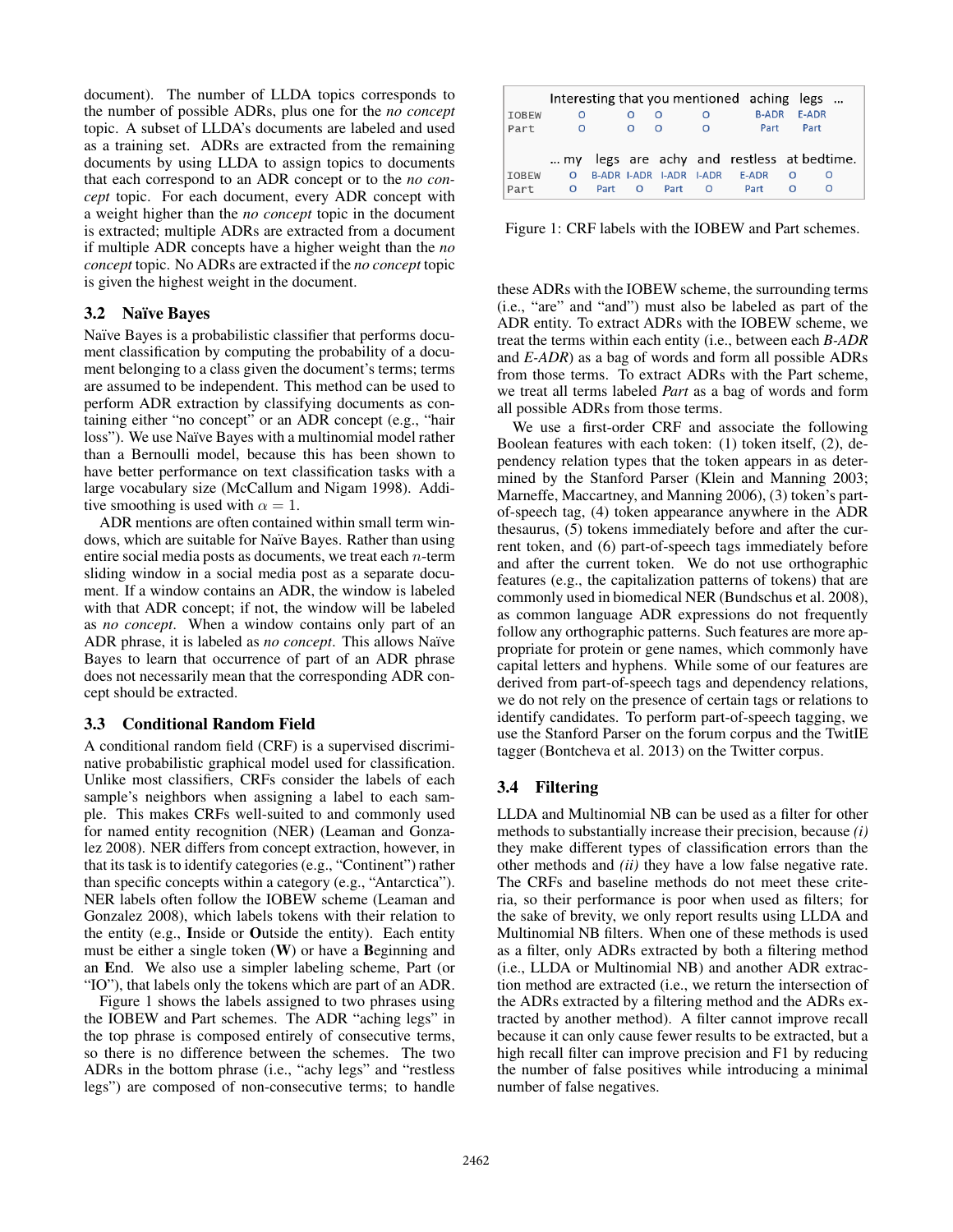## 3.5 Baselines

We use ADRTrace (Yates and Goharian 2013), MaxMatcher (Zhou, Zhang, and Hu 2006), and a sliding window method based on the approach described by Leaman et al. (2010) as our baselines. These methods are described in the related work section (section 2).

# 4 Evaluation

We evaluate the methods' performance when used to extract ADRs from medical forum posts and tweets. We first describe the ADR thesaurus, forum post corpus, Twitter corpus, and groundtruth used to evaluate the methods. We then report results on the forum corpus and demonstrate that using a method as a filter can substantially improve the results. Next we evaluate the methods' performance using the alternate "known ADR" evaluation, which does not require human annotations as groundtruth, and compare the evaluation's results to those obtained using annotations as ground truth. We use the "known ADR" evaluation to evaluate the methods' performance on the Twitter corpus. Finally, we investigate how well the alternate evaluation's ground truth can be used to provide training data for the forum corpus.

# 4.1 Experimental setup

Thesaurus We use MedSyn (Yates and Goharian 2013), a thesaurus of ADR terms derived from a subset of the Unified Medical Language System Metathesaurus (Bodenreider 2004), as our list of synonyms for each ADR concept. Every ADR extracted by any of the methods is mapped to a synonym in MedSyn (e.g., "hair loss" is mapped to the ADR concept "alopecia") and then compared against our ground truth (sections 4.1 and 4.2). MedSyn includes both common language terms (e.g., "baldness," "hair loss") and expert medical terms (e.g., "alopecia").

Forum Corpus Our forum corpus consists of 400,000 forum posts crawled from the Breastcancer.org and FORCE discussion forums<sup>2</sup>. The crawl was targeted at retrieving posts from sub-forums related to the discussion of ADRs caused by breast cancer drugs.

The forum corpus' ground truth consists of a random subset of the corpus that was annotated to indicate the ADRs expressed in each post. Human annotators were instructed to read each post and indicate any first-hand ADR accounts; third person accounts, that is, a person talking about another person's ADR experience, were ignored to avoid counting the same ADR experience multiple times. The annotators were also instructed to ignore negated ADRs and uncertain ADRs. Each post was annotated by three separate annotators. The annotators annotated approximately 600 posts with a combined total of 2,100 annotations. The MedSyn thesaurus was used to treat different synonyms of the same ADR as equivalent. Fleiss' Kappa was calculated to be 0.37, indicating sufficient inter-rater reliability, given the difficulty of a many-category annotation task. When annotators disagreed over whether an ADR was expressed, we resolved the conflict by taking a majority vote. The annotations and a

| Drug      | Unknown adverse drug reactions                                            |
|-----------|---------------------------------------------------------------------------|
| Docetaxel | Low hemoglobin, low potassium,<br>metallic tastes                         |
| Tamoxifen | Elbow pain, hives, hypermenorrhoea,<br>restless leg syndrome, tearfulness |

Table 1: Unknown ADRs present in the forum annotations.

list of the crawled URLs are available on the authors' website  $3$ .

Twitter Corpus Our Twitter corpus consists of approximately 2.8 billion tweets collected from Twitter's public streaming API over the time periods May 2009 – October 2010 and September 2012 – May 2013. We used the SIDER 2 (Kuhn et al. 2010) database, which contains drugs and their known side effects, to keep only those tweets that contained the name of at least one drug, leaving us with approximately 2.4 million tweets. Drug terms in tweets were matched against SIDER 2 using an exact dictionary lookup. SIDER 2 differs from larger databases by providing structured information about each drug's ADRs. This allows the ADRs to be mapped directly to MedSyn without performing an intermediate matching step. Both the tweet ids and the tweet-drug mappings for the tweets in our corpus are available on the authors' website  $4$ . In January 2014, we queried the Twitter API for each of these remaining tweets to keep only English language tweets and tweets that still existed (i.e., were not marked as spam, deleted by the author, or made private by the author). This resulted in a corpus of approximately 329,000 tweets. Rather than using annotations with the Twitter corpus, we use an alternate evaluation methodology (section 4.2).

Unknown ADR Annotations Given our goal of accurately extracting ADRs so that unknown ADRs may be discovered, it is instructive to look for unknown ADRs in the annotations themselves. The unknown ADRs (i.e., ADRs that are not listed on the associated drug's label) that appear in the forum annotations are shown in Table 1.

Only ADRs that were annotated at least twice for a drug are shown. While these ADRs are not known to be caused by their associated drugs, some may be caused by a medical procedure or underlying condition that commonly accompanies the drug. This effect was partially compensated for by excluding unknown ADRs that were present for more than one of the five breast cancer drugs.

Further clinical investigation is required to determine if any of the unknown ADRs could be caused by their associated drug rather than by other factors. "Low hemoglobin" is likely to be a result of the patient's underlying condition (i.e., breast cancer) even though it only appears as an ADR for Docetaxel. "Low potassium," however, is not clearly associated with breast cancer. Similarly, "tearfulness" is likely related to the emotional burden caused by the patient's condition, whereas "restless leg syndrome" could potentially

<sup>2</sup> *http://breastcancer.org* and *http://facingourrisk.org*

<sup>3</sup> *http://ir.cs.georgetown.edu/data/aaai15/*

<sup>4</sup> *http://ir.cs.georgetown.edu/data/aaai15/*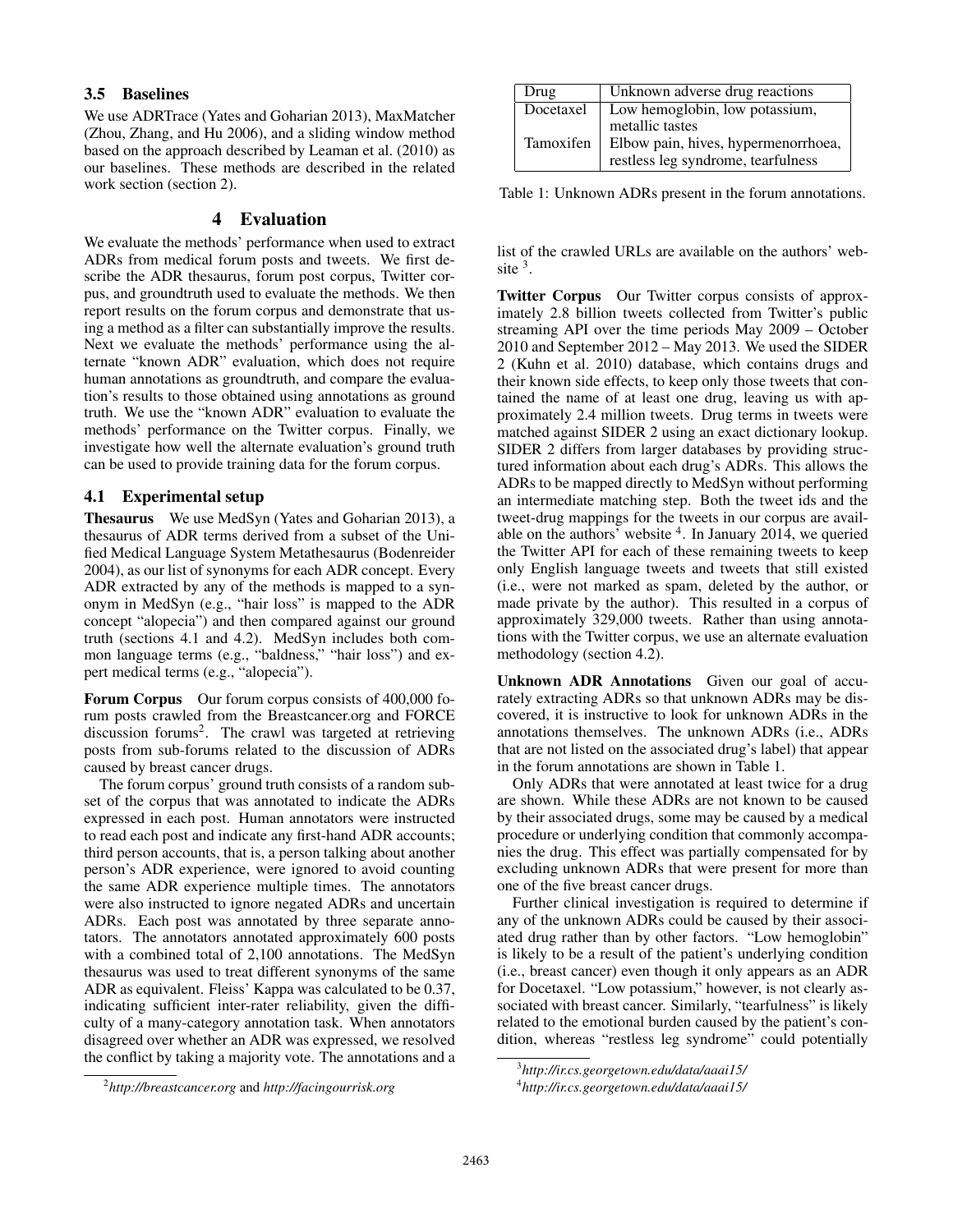|                                 | Method extracted<br>the ADR $x$ | Method did not<br>extract ADR $x$ |
|---------------------------------|---------------------------------|-----------------------------------|
| ADR $x$ is listed on            | True positive                   | False negative                    |
| the given drug's label          |                                 |                                   |
| ADR $x$ is <b>not</b> listed on | False positive                  | True negative                     |
| the given drug's label          |                                 |                                   |

Table 2: Known ADR scoring

be an unknown side effect. These uncertainties illustrate the difficulty of determining whether a potential unknown ADR is actually an unknown ADR caused by a drug. Clinical studies would be required to determine which ADRs are truly unknown ADRs.

### 4.2 "Known ADR" evaluation

While our discussion forum corpus was annotated by humans, annotating documents is a difficult, time consuming process, which makes annotating a large corpus impractical. Instead, we propose an alternate evaluation methodology that performs distant supervising by taking advantage of the ADRs listed on drug labels (i.e., the list of ADRs printed on the drug's packaging) and does not require annotations. We call this setup a "known ADR" evaluation. This is similar to the semantic bootstrapping approach used by Mintz et al. (2009) to train a relation classifier with unlabeled sentences containing a pair of known entities.

In a known ADR evaluation, each document is associated with the drugs mentioned in the document; documents that do not mention any drugs are ignored. We assume that the ADRs listed on the mentioned drugs' labels are the ADRs that should occur in the documents the vast majority of the time (i.e., most of the ADRs that people mention should be known ADRs; if a significant fraction of a drug's ADRs are unknown, the drug should not be on the market and thus should not appear in our data).

We use these drug-document associations to define true positives, true negatives, false positives, and false negatives as shown in Table 2. For example, a true positive occurs when an extracted ADR is listed on the drug label of a drug associated with the given document. The known ADR evaluation uses SIDER 2 to associate each drug with its ADRs; SIDER 2 contains structured ADR data that can be mapped directly to MedSyn using UMLS concept identifiers, so no separate matching step is necessary to map ADRs in the known ADR ground truth to ADRs in MedSyn.

Calculating precision is straightforward because we assume that only ADRs listed on a drug's label should be extracted. While there are circumstances in which it is incorrect to extract an ADR listed on a drug's label, such as when the ADR is mentioned in a third-person account, we assume for the purposes of evaluation that these cases are infrequent; we investigate the validity of this assumption in section 4.5.

False negatives frequently occur because it is unlikely for a social media document (forum post or tweet) to mention every ADR that a drug can cause (i.e., every ADR listed on a drug's label); in fact, Twitter's character limit makes this impossible for most drugs. Subsequently, accurately calculating recall is impossible as we have no way of knowing the number of ADRs listed on a drug's label that were actually mentioned in a document. This difficulty does not change the relative ranking of different methods' recall, hence we consider the relative rankings of the methods' recall scores rather than their absolute recall scores. We do not report F1 with known ADR evaluations, as we cannot accurately estimate absolute recall scores.

#### 4.3 Drug-aware cross-validation

Five-fold cross-validation is used with all reported results. Both stratified cross-validation folds and random folds, which are commonly used in supervised learning, are undesirable for this problem; they would allow supervised methods to learn the mapping of certain drug names to certain ADRs, which conflicts with our goal of identifying "unknown ADRs" (i.e., a method trained on random folds might perform well only when extracting known ADRs).

To avoid this situation, we choose cross-validation folds such that there is minimal overlap between the drugs represented in each fold. For example, if fold #1 contains documents mentioning the drugs D1 and D2, and fold #2 contains documents mentioning the drug D3, no documents containing D1, D2, or D3 should be placed in the three remaining folds. The drugs in each fold are chosen such that the number of documents in each fold is as close as possible to the number of document in each other fold. In practice, there can be some small overlap between the drugs in each fold due to documents mentioning multiple drugs. The problem of assigning drugs to folds can be viewed as an instance of the bin packing problem, in which items of varying sizes must be packed into bins with limited capacities (Vazirani 2003). Folds are treated as bins with a maximum capacity of 20% of the total number of documents (corresponding to five folds). Each distinct drug is treated as an item, and the item's size is the number of documents corresponding to that drug. The bin packing problem is NP-hard, so we obtain an approximate solution using the first-fit algorithm (Vazirani 2003).

### 4.4 Forum Evaluation

We evaluate each method's performance in extracting ADRs on our forum corpus by using the annotations as ground truth. For each method we calculate precision, recall, and F1 by comparing the set of ADRs in the annotations to the set of ADRs extracted by that method. We use a sliding window size of 5  $(n=5)$  with the Sliding Window method and with multinomial Naïve Bayes (Multinomial NB); we empirically chose  $n=5$  for both methods.

The results are shown in the "no filter" column of Table 3. Sliding Window performs best as measured by F1 and Recall. The CRFs perform best in terms of precision; CRF-Part (i.e., the CRF with the Part labeling scheme) has an 8% higher F1 than CRF-IOBEW, suggesting that the surrounding terms commonly found in ADR concept expressions may be handled better by the Part labeling scheme. The CRFs have higher precision than the other methods, but lower recall. MetaMap, MaxMatcher, LLDA, and Multinomial NB perform substantially worse than the other meth-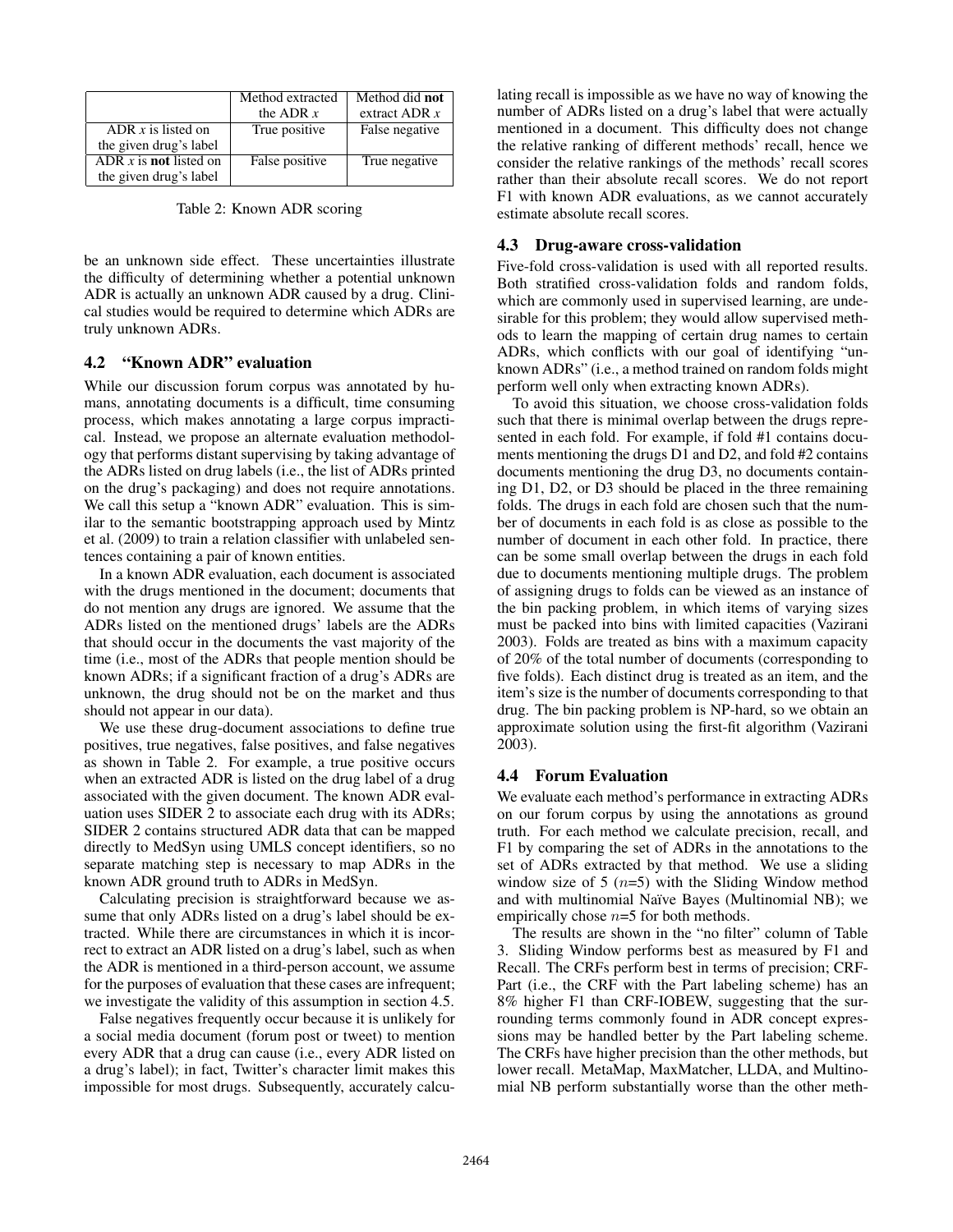|                  | No filter |       | LLDA filter |      | Multinomial NB filter |                          | Known ADR                |       |      |       |                  |
|------------------|-----------|-------|-------------|------|-----------------------|--------------------------|--------------------------|-------|------|-------|------------------|
|                  | F1        | Prec. | Rec.        | F1   | Prec.                 | Rec.                     | F1                       | Prec. | Rec. | Prec. | Rec. Rank (Rec.) |
| ADRTrace         | 0.44      | 0.35  | 0.59        | 0.58 | 0.63                  | 0.54                     | 0.57                     | 0.59  | 0.55 | 0.48  | 4(0.00886)       |
| MaxMatcher       | 0.23      | 0.25  | 0.21        | 0.18 | 0.58                  | 0.10                     | 0.18                     | 0.58  | 0.10 | 0.46  | 8 (0.00177)      |
| Sliding Window   | 0.46      | 0.36  | 0.65        | 0.58 | 0.58                  | 0.57                     | 0.55                     | 0.54  | 0.57 | 0.49  | 3(0.01075)       |
| MetaMap          | 0.25      | 0.29  | 0.21        | 0.24 | 0.48                  | 0.16                     | 0.28                     | 0.48  | 0.19 | 0.52  | 7(0.00235)       |
| <b>CRF-IOBEW</b> | 0.37      | 0.58  | 0.28        | 0.38 | 0.64                  | 0.27                     | 0.40                     | 0.66  | 0.28 | 0.90  | 6(0.00458)       |
| <b>CRF-Part</b>  | 0.40      | 0.58  | 0.31        | 0.39 | 0.57                  | 0.30                     | 0.40                     | 0.59  | 0.30 | 0.87  | 5(0.00499)       |
| LLDA             | 0.11      | 0.06  | 0.58        |      |                       | $\overline{\phantom{0}}$ | 0.38                     | 0.29  | 0.55 | 0.58  | 2(0.04565)       |
| Multinomial NB   | 0.27      | 0.18  | 0.54        | 0.38 | 0.29                  | 0.55                     | $\overline{\phantom{0}}$ |       |      | 0.62  | 1(0.20169)       |

Table 3: Results on the forum corpus using human annotations with no filtering method, using annotations with LLDA as a filter, using annotations with Multinomial NB as a filter, and using known ADR groundtruth instead of human annotations. When used as filters, LLDA and Multinomial NB increase the precision of other methods.

ods. Both were designed to operate on biomedical documents (i.e., academic papers) rather than on social media.

MaxMatcher's rules choose poor match candidates when used to perform concept extraction on social media. This results in both low recall, as correct candidates are missed, and in low precision, as MaxMatcher tries to extract ADRs from partial matches against poor match candidates. Similarly, MetaMap's integrated part-of-speech tagging does not utilize a part-of-speech tagger trained on social media.

The forum evaluation results when using LLDA and Multinomial NB as filters are shown in the 2nd and 3rd columns of Table 3, respectively. ADRTrace and Sliding Window with an LLDA filter both yield an F1 26% higher than Sliding Window alone, which was the best performing method without a filter. Combining CRF-IOBEW with an LLDA filter slightly improves its F1 by increasing its precision by 10%; CRF-Part's F1 drops slightly. MetaMap's precision and MaxMatcher's precision both increase substantially, but at the expense of their recall scores, indicating that these methods are identifying some ADRs that LLDA and Multinomial NB miss. The Multinomial NB filter's maximum F1 is slightly lower than the LLDA filter's; however, it may be preferable in some situations because it is much more computationally efficient than LLDA.

The performance improvement caused by using LLDA or Multinomial NB as a filter comes from their different approach to extraction (i.e., they do not require every term in an ADR concept to be present) and their high recall (i.e., they do not eliminate many true positives). If a method's utility as a filter relied only on the method's recall, Sliding Window should perform better than both LLDA and Multinomial NB; this is not the case. Using Sliding Window as a filter with any of the remaining methods yields a F1 no higher than 0.40, however, Sliding Window's recall is  $12\%$ higher than LLDA's. In addition, Sliding Window's precision is substantially higher than both of the other methods'.

### 4.5 Known ADR evaluation on forums

We perform a known ADR evaluation on our forum corpus to explore how well the known ADR evaluation's results match the annotated evaluation on the forum corpus. We use human annotations to train the methods and the known ADR ground truth to evaluate the methods' performance; if

the known ADR evaluation is valid, the metrics should be similar to the metrics obtained when using annotations as ground truth.

The results are shown in the "Known ADR" column of Table 3. We do not report F1 due to the difficulty of accurately calculating recall scores (as explained in section 4.2). Each method's precision is higher than in the forum annotation evaluation (section 4.4) because the methods' task has become simpler; for example, the known ADR evaluation does not make a distinction between first-hand and third person ADR mentions. LLDA and Multinomial NB achieve artificially high recall scores because they learn to frequently return the most common ADRs.

Given the difficulty of directly comparing F1 and recall scores between the human annotation evaluation and known ADR evaluation, we compare the correlations between the absolute precision scores and the correlations between the recall rankings. We use Pearson's r to compare the correlation between the known ADR evaluation's precision and the annotation evaluation's precision. We focus on the ranking of the recall scores and use Spearman's  $\rho$  to compare the correlation between the known ADR's recall rankings and the annotation evaluation's recall rankings. The correlation in precision between the evaluation setups is 0.64, and the correlation of the recall ranks is 0.79. Both of these coefficients indicate a strong correlation, suggesting that, while the known ADR evaluation does not yield the same precision and recall scores as the annotation evaluation, the known ADR evaluation can be used to evaluate the relative ranking of methods. Evaluating the relative ranking of methods can be useful in determining if a method performs well on different data sets (e.g., to determine if the method that performs best on forum posts also performs best on tweets).

### 4.6 Twitter evaluation

To investigate the difference between the methods' performance on forum posts and their performance on tweets, we evaluate each method's performance on our Twitter corpus using the known ADR evaluation described in section 4.2. Recall that the known ADR evaluation's results on forum posts were strongly correlated with the annotation evaluation's results on forum posts (section 4.5).

The results are shown in Table 4. As in the forum annota-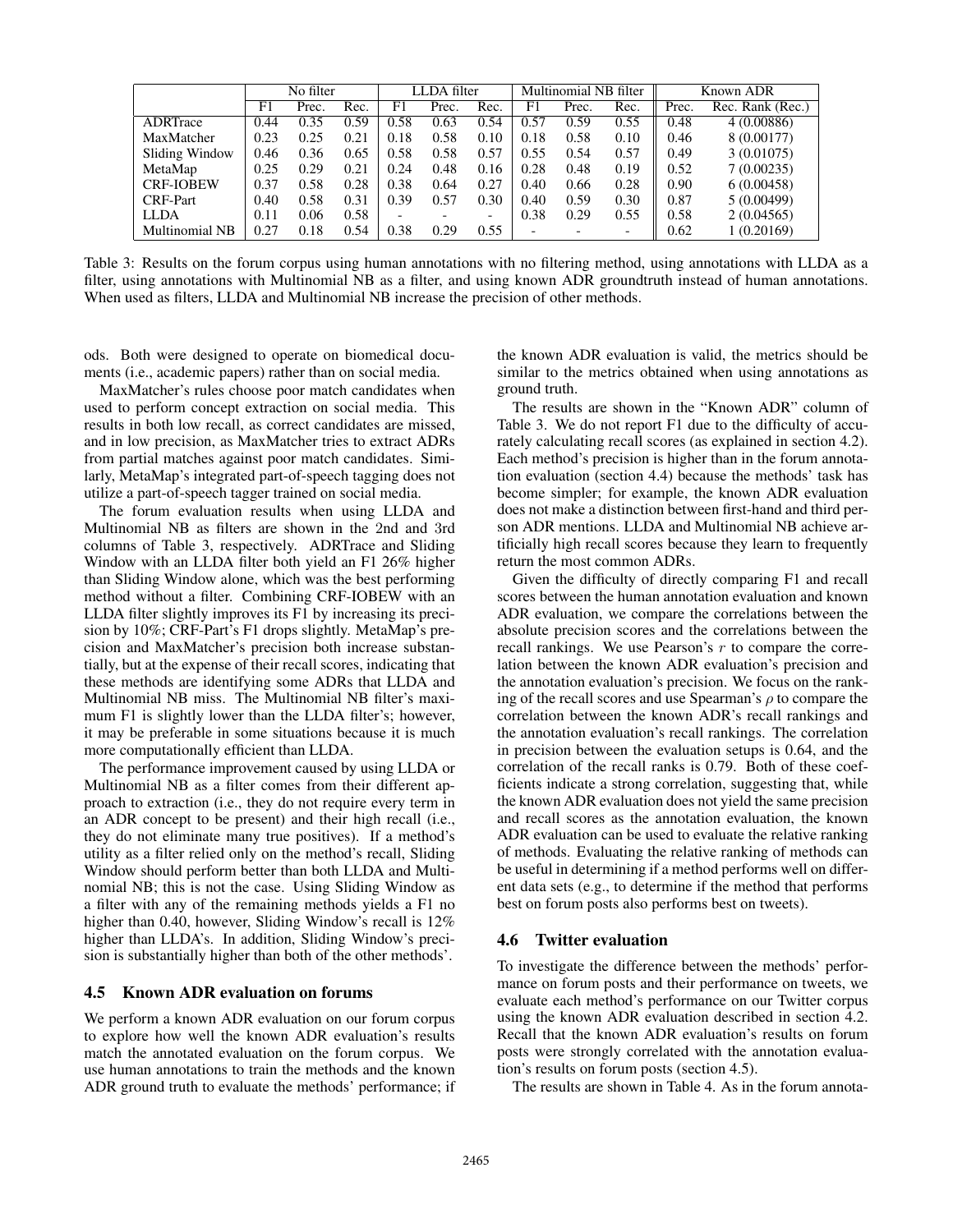|                  |                  | No filter   | LLDA filter |            |  |
|------------------|------------------|-------------|-------------|------------|--|
|                  | R. Rank<br>Prec. |             | Prec.       | R. Rank    |  |
| ADRTrace         | 0.23             | 4(0.00047)  | 0.25        | 3(0.00048) |  |
| MaxMatcher       | 0.23             | 5(0.00015)  | 0.24        | 5(0.00018) |  |
| S. Window        | 0.23             | 3(0.00054)  | 0.25        | 2(0.00055) |  |
| MetaMap          | 0.24             | 7(0.00014)  | 0.24        | 5(0.00018) |  |
| <b>CRF-IOBEW</b> | 0.44             | 5(0.00015)  | 0.44        | 4(0.00019) |  |
| <b>CRF-Part</b>  | 0.48             | 8 (0.00013) | 0.43        | 7(0.00016) |  |
| <b>LLDA</b>      | 0.20             | 1(0.13664)  |             |            |  |
| Multi. NB        | 0.37             | 2(0.00194)  | 0.24        | (0.00134)  |  |

Table 4: Twitter results using known ADR groundtruth. The CRF methods perform well as on the forum corpus, but the LLDA filter does not.

tion evaluation (section 4.4), CRFs achieve the highest precision both by themselves and with a filter. LLDA achieves the highest recall, whereas Sliding Window had the highest recall in the forum annotation evaluation. MaxMatcher and MetaMap perform similarly poorly in both evaluations. LLDA and Multinomial NB's unrealistically high recalls are likely caused by the known ADR evaluation, rather than by the different corpus, as LLDA and Multinomial NB were observed to have the highest recalls when the known ADR evaluation was applied to the forums (section 4.5). LLDA and Multinomial NB are learning to frequently return common ADRs caused by many drugs.

As explained in the forum known ADR evaluation (section 4.5), we believe the known ADR evaluation is most useful for evaluating the relative ranking of methods. CRF-Part is the highest ranked method by precision but has low recall; the Multinomial NB and Sliding Window methods have the 2nd and 3rd highest recalls, respectively.

We use Spearman's rank correlation coefficient to compare the precision and recall rankings between the Twitter corpus and the annotation evaluation on the forum corpus. The rank correlation between precision scores is 0.62 and the rank correlation between recall scores is 0.65. Both correlation coefficients indicate a strong correlation between the methods' rankings when used on the forum corpus and used on the Twitter corpus, suggesting that the methods that work well on forum posts also work well on tweets.

Without being able to calculate F1 and absolute recall it is difficult to determine the LLDA filter's overall performance impact, however, it does not appear to improve performance on the Twitter corpus as it did on the forum corpus. In fact, LLDA's and Multinomial NB's behavior as filter methods differs from that observed in the annotation evaluation on the forum corpus (section 4.4), where LLDA and Multinomial NB increased the precision of most other methods when used as filters. When given known ADR training data, LLDA and Multinomial NB learn to predict the most common ADRs across drugs, which prevents them from being useful as filtering methods.

#### 4.7 Known ADRs as training data

We introduced the known ADR evaluation setup as a strategy for dealing with the difficulty of annotating large

|                  | F1     | Precision | Recall |
|------------------|--------|-----------|--------|
| <b>CRF-IOBEW</b> | 0.34   | 0.43      | 0.28   |
| CRF-Part         | 0.35   | 0.41      | 0.31   |
| LLDA             | 0.10   | 0.06      | 0.38   |
| Multi. NB        | (1.19) | 0.12      | በ 39   |

Table 5: Forum results when known ADR ground truth is used as training data for the supervised methods. The CRF methods' precision scores decrease, but remain higher than those of any unsupervised method.

amounts of documents. Annotations are not only required for evaluation, however; the supervised CRF, LLDA, and Multinomial NB methods require annotations as training data. In this section we investigate the utility of using the known ADR ground truth (i.e., the assumption that all ADRs on a drug label should be extracted) as training data for our supervised methods. We conduct the evaluation using the forum corpus with known ADR ground truth to train the methods and the forum annotation evaluation (section 4.4) to test the methods.

The results using the forum corpus with known ADR ground truth as training data are shown in Table 5. The supervised methods perform worse than ADRTrace and Sliding Window did in the annotation evaluation in terms of F1 and recall, which suggests that known ADR ground truth should not be used as training data for F1-oriented or recalloriented scenarios. CRF's precision is still higher than that of any of the unsupervised methods, however, indicating that known ADR ground truth may still be useful for training in precision-oriented scenarios.

#### 5 Conclusion

We proposed three methods for performing concept extraction and evaluated their performance in the domain of adverse drug reaction (ADR) extraction from social media. We found that in different scenarios our methods showed performance advantages over previously proposed methods. Our CRF method's high precision, which remains the highest of the methods evaluated, makes the method well-suited for precision-oriented ADR extraction applications, such as detecting unknown ADRs that are not listed on a drug's label. Furthermore, our LLDA and Multinomial NB methods can be used as filters to improve the precision of other concept extraction methods; when Multinomial NB was used on the forum corpus to filter our CRF's extractions, the combination led to the highest precision of any method we evaluated; when LLDA was used as a filter with the Sliding Window or ADRTrace methods, the combined methods achieved the highest F1s of any methods we evaluated.

### 6 Acknowledgements

This work was partially supported by the US National Science Foundation through grant CNS-1204347.